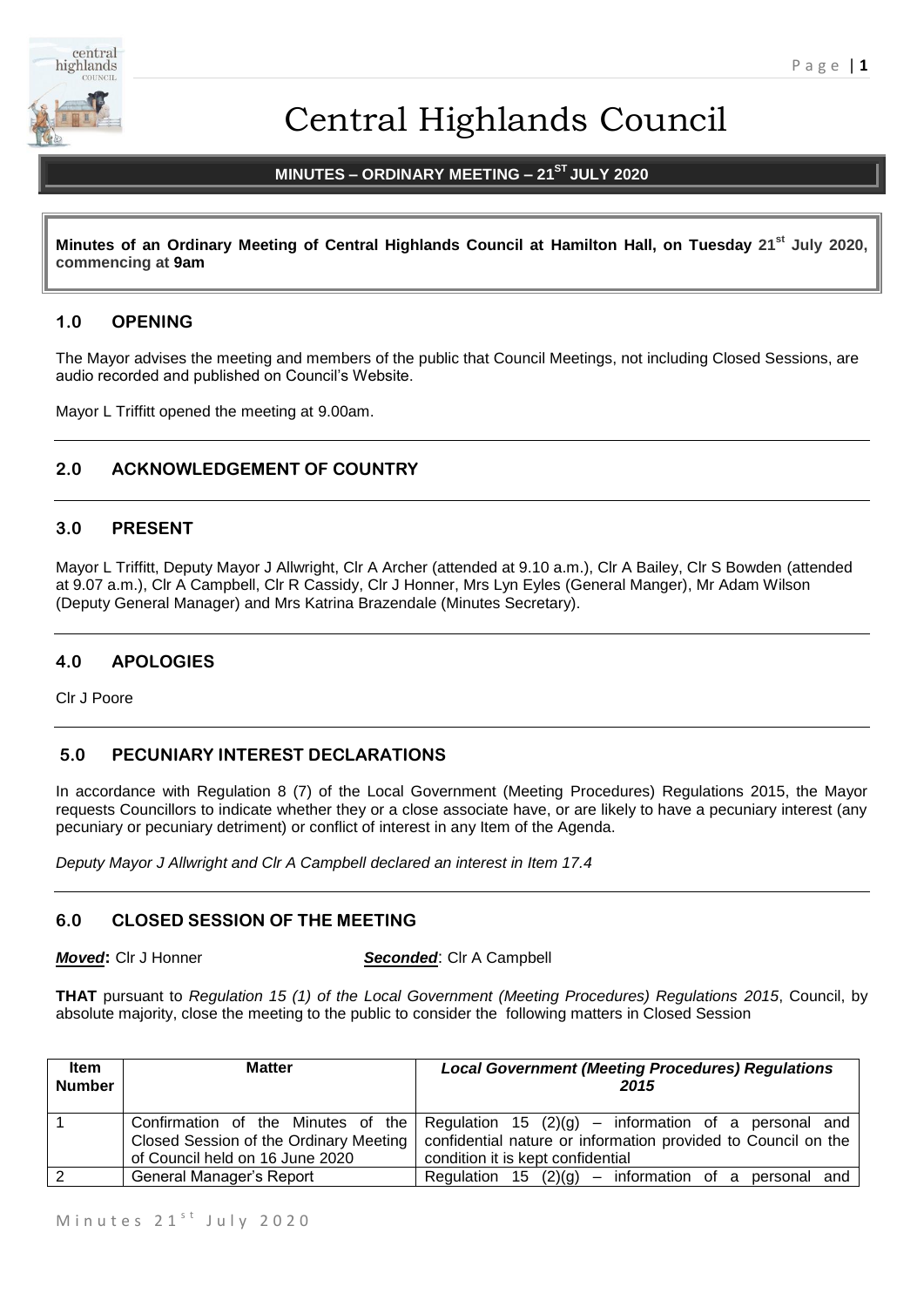|   |                                                          | confidential nature or information provided to Council on the<br>condition it is kept confidential                                                                                                                                                                                                                  |
|---|----------------------------------------------------------|---------------------------------------------------------------------------------------------------------------------------------------------------------------------------------------------------------------------------------------------------------------------------------------------------------------------|
| 3 | Consideration of Matters for Disclosure<br>to the Public | Regulation 15 (8) - While in a closed meeting, the Council, or<br>Council Committee, is to consider whether any discussions,<br>decisions, reports or documents relating to that closed<br>meeting are to be kept confidential or released to the public,<br>taking into account privacy and confidentiality issues |

*Mrs Katrina Brazendale left the meeting at 9.08 a.m.*

# **6.1 MOTION OUT OF CLOSED SESSION**

*Moved***:** Clr J Honner *Seconded*: Clr R Cassidy

**That** the Council:

(1) Having met and dealt with its business formally move out of the closed session; and

(2) Resolved to report that it has determined the following:

| <b>Item Number</b> | <b>Matter</b>                                                                                                      | <b>Outcome</b>                                                                                                |  |
|--------------------|--------------------------------------------------------------------------------------------------------------------|---------------------------------------------------------------------------------------------------------------|--|
|                    | Confirmation of the Minutes of the<br>Closed Session of the Ordinary<br>Meeting of Council held on 16 June<br>2020 | Minutes of the Closed Session of<br>the Ordinary Meeting of Council<br>held on 16 June 2020 were<br>confirmed |  |
| 2                  | General Manager's Report                                                                                           | The General Manager's Report<br>was noted                                                                     |  |
| 3                  | Consideration of<br><b>Matters</b><br>for<br>Disclosure to the Public                                              | Matters were considered                                                                                       |  |

**CARRIED**

**CARRIED**

#### *FOR the Motion:*

Mayor L Triffitt, Deputy Mayor J Allwright, Clr A Archer, Clr A W Bailey, Clr S Bowden, Clr A Campbell, Clr R Cassidy and Clr J Honner.

# **OPEN MEETING TO PUBLIC**

# **7.0 DEPUTATIONS**

Mr R Sonners attended the meeting to discuss with Council the unavailability of phone service in the Pelham area

*Moved***:** Clr R Cassidy *Seconded*: Clr J Honner

**THAT** Item 16.4 be brought forward onto the agenda for discussions.

#### *FOR the Motion:*

Mayor L Triffitt, Deputy Mayor J Allwright, Clr A Archer, Clr A W Bailey, Clr S Bowden, Clr A Campbell, Clr R Cassidy and Clr J Honner.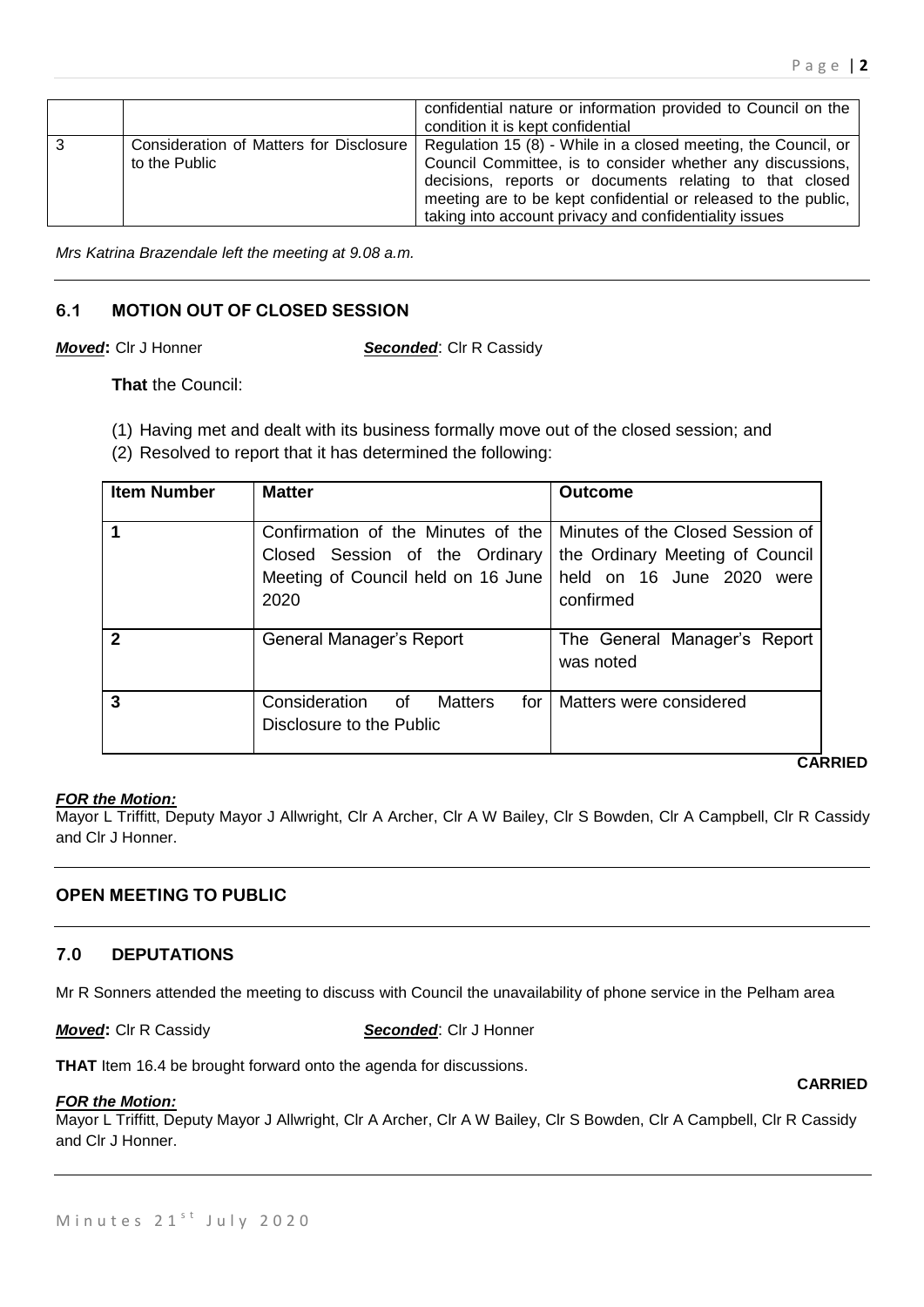*Mr Barry Harback (Acting Works & Services Manager) attended the meeting at 10.10 a.m.*

*Mr Graham Rogers (Manager Development Services) attended the meeting at 10.20 a.m.*

#### *Moved***:** Clr R Cassidy **Seconded:** Clr A W Bailey

**THAT** Council Lobby the Federal Government as a matter of urgency for improved communication services in the Central Highlands Municipal area.

#### *FOR the Motion:*

Mayor L Triffitt, Deputy Mayor J Allwright, Clr A Archer, Clr A W Bailey, Clr S Bowden, Clr A Campbell, Clr R Cassidy and Clr J Honner.

*Moved:* Deputy Mayor J Allwright **Seconded:** Clr A W Bailey

**THAT** Council Lobby the Federal Government to urgently consider Macro Tower(s) to service the Pelham / Hollow Tree and Gretna areas.

#### *FOR the Motion:*

Mayor L Triffitt, Deputy Mayor J Allwright, Clr A Archer, Clr A W Bailey, Clr S Bowden, Clr A Campbell, Clr R Cassidy and Clr J Honner.

## **16.4 BOOST FOR LOCAL GOVERNMENT - LOCAL ROADS AND COMMUNITY INFRASTRUCTURE PROGRAM**

**Moved:** Clr R Cassidy **Seconded:** Clr A W Bailey

- 1. **THAT** Council approve the General Manager to sign the Local Roads and Community Infrastructure Grant Agreement.
- 2. **THAT** Council resolved to nominate the following project for the Acting Works and Service Manager to complete the Local Roads and Community Infrastructure Program.
	- Pelham Road

#### *FOR the Motion:*

Mayor L Triffitt, Deputy Mayor J Allwright, Clr A W Bailey, Clr A Campbell, Clr R Cassidy and Clr J Honner.

# *AGAINST the Motion:*

Clr A Archer and Clr S Bowden

| <b>Moved:</b> CIr R Cassidy                | <b>Seconded: CIr J Honner</b>                                                                                         |         |
|--------------------------------------------|-----------------------------------------------------------------------------------------------------------------------|---------|
| <b>THAT</b> Council move back to Item 7.1. |                                                                                                                       |         |
| <b>FOR the Motion:</b>                     | <b>CARRIED</b>                                                                                                        |         |
|                                            | Mayor L Triffitt, Deputy Mayor J Allwright, Clr A Archer, Clr A W Bailey, Clr S Bowden, Clr A Campbell, Clr R Cassidy |         |
| and<br>Clr                                 |                                                                                                                       | Honner. |
|                                            |                                                                                                                       |         |

# **7.1 PUBLIC QUESTION TIME**

#### **CARRIED**

**CARRIED**

**CARRIED 6/2**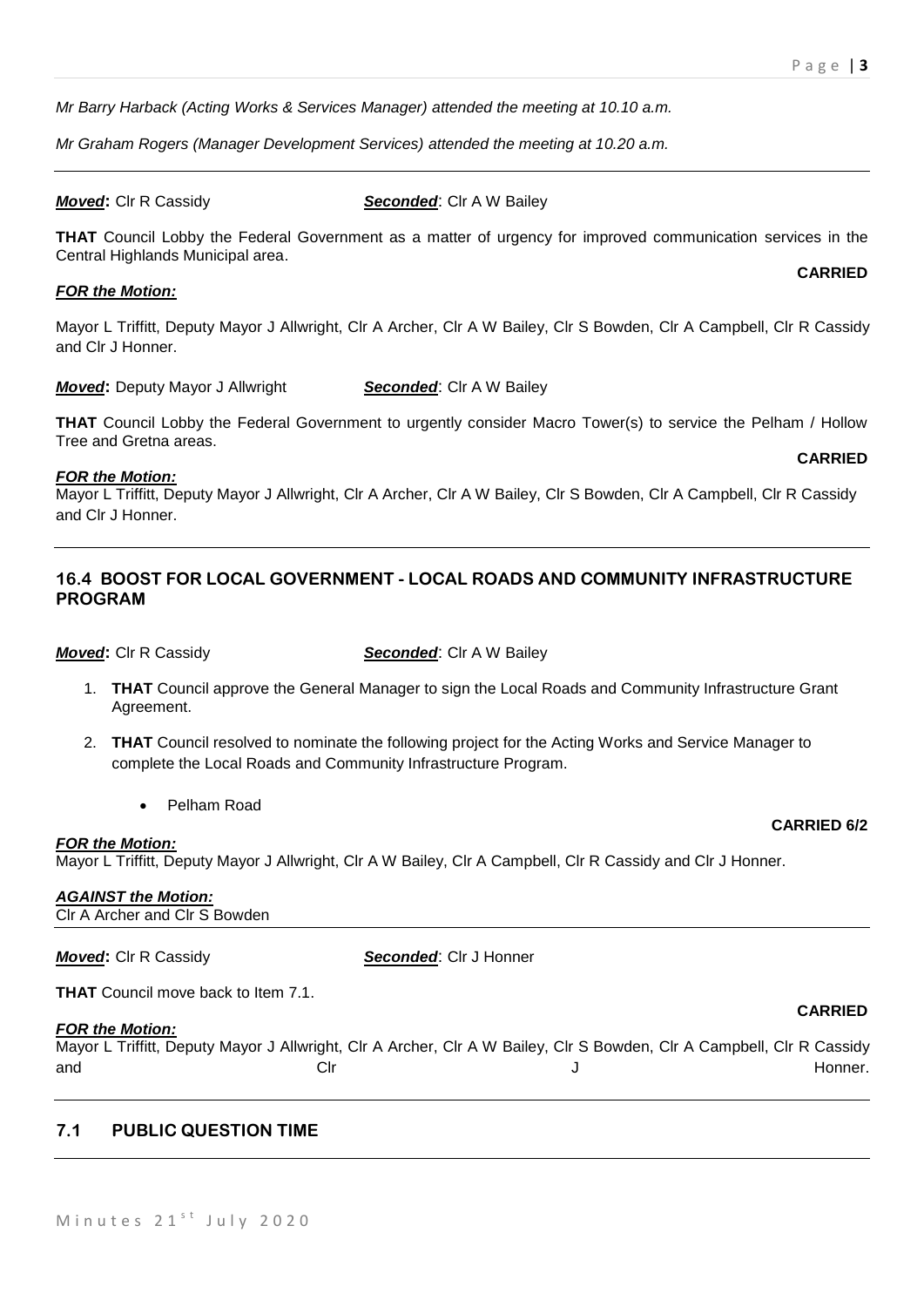# **8.0 MAYORAL COMMITMENTS**

| 10 June 2020 | Tele-Meeting with StateGrowth                   |
|--------------|-------------------------------------------------|
| 10 June 2020 | <b>Business of Council</b>                      |
| 11 June 2020 | <b>Business of Council</b>                      |
| 15 June 2020 | <b>Business of Council</b>                      |
| 15 June 2020 | Tele-meeting with Councillors                   |
| 16 June 2020 | <b>Ordinary Council Meeting Bothwell</b>        |
| 16 June 2020 | <b>StateGrowth Meeting</b>                      |
| 17 June 2020 | <b>Business of Council</b>                      |
| 18 June 2020 | <b>Business of Council</b>                      |
| 23 June 2020 | <b>Business of Council</b>                      |
| 23 June 2020 | Ratepayer Tele-Meeting                          |
| 23 June 2020 | Ratepayer Tele-Meeting                          |
| 24 June 2020 | <b>Business of Council</b>                      |
| 24 June 2020 | Ratepayer Tele-Meeting                          |
| 24 June 2020 | Ratepayer Tele-Meeting                          |
| 24 June 2020 | Ratepayer Tele-Meeting                          |
| 24 June 2020 | <b>Councillor Tele-Meeting</b>                  |
| 25 June 2020 | <b>LGAT Webinar Meeting</b>                     |
| 25 June 2020 | <b>Great Lake Community Centre Tele-Meeting</b> |
| 26 June 2020 | <b>Business of Council</b>                      |
| 29 June 2020 | Sub Regional Brighton                           |
| 30 June 2020 | <b>Business of Council</b>                      |
| 1 July 2020  | <b>Business of Council</b>                      |
| 2 July 2020  | <b>Business of Council</b>                      |
| 3 July 2020  | Ratepayer Meeting                               |
| 3 July 2020  | <b>NRM Tele-Meeting</b>                         |
| 5 July 2020  | On-site Gretna Playground                       |
| 9 July 2020  | <b>Business of Council</b>                      |
| 10 July 2020 | <b>Business of Council</b>                      |
| 10 July 2020 | Ratepayer Meeting                               |
| 13 July 2020 | <b>Business of Council</b>                      |
| 13 July 2020 | Tele-Meeting with Councillor                    |
| 14 July 2020 | <b>Planning Committee Meeting</b>               |
| 14 July 2020 | Meeting with Deputy Mayor and DES Manager       |
| 14 July 2020 | Tele-meeting with Councillor                    |
|              |                                                 |

# **8.1 COUNCILLOR COMMITMENTS**

# *Clr A Campbell*

| 16 June 2020 | <b>Ordinary Council Meeting Bothwell</b>          |
|--------------|---------------------------------------------------|
| 24 June 2020 | HATCH meeting, Hamilton (Derwent Catchment Rooms) |
| 25 June 2020 | LGAT Webinar - Leading in a time of Pandemic      |
| 03 July 2020 | <b>Communications with Bothwell Resident</b>      |
| 14 July 2020 | Teleconference / Meeting with Mayor Triffitt      |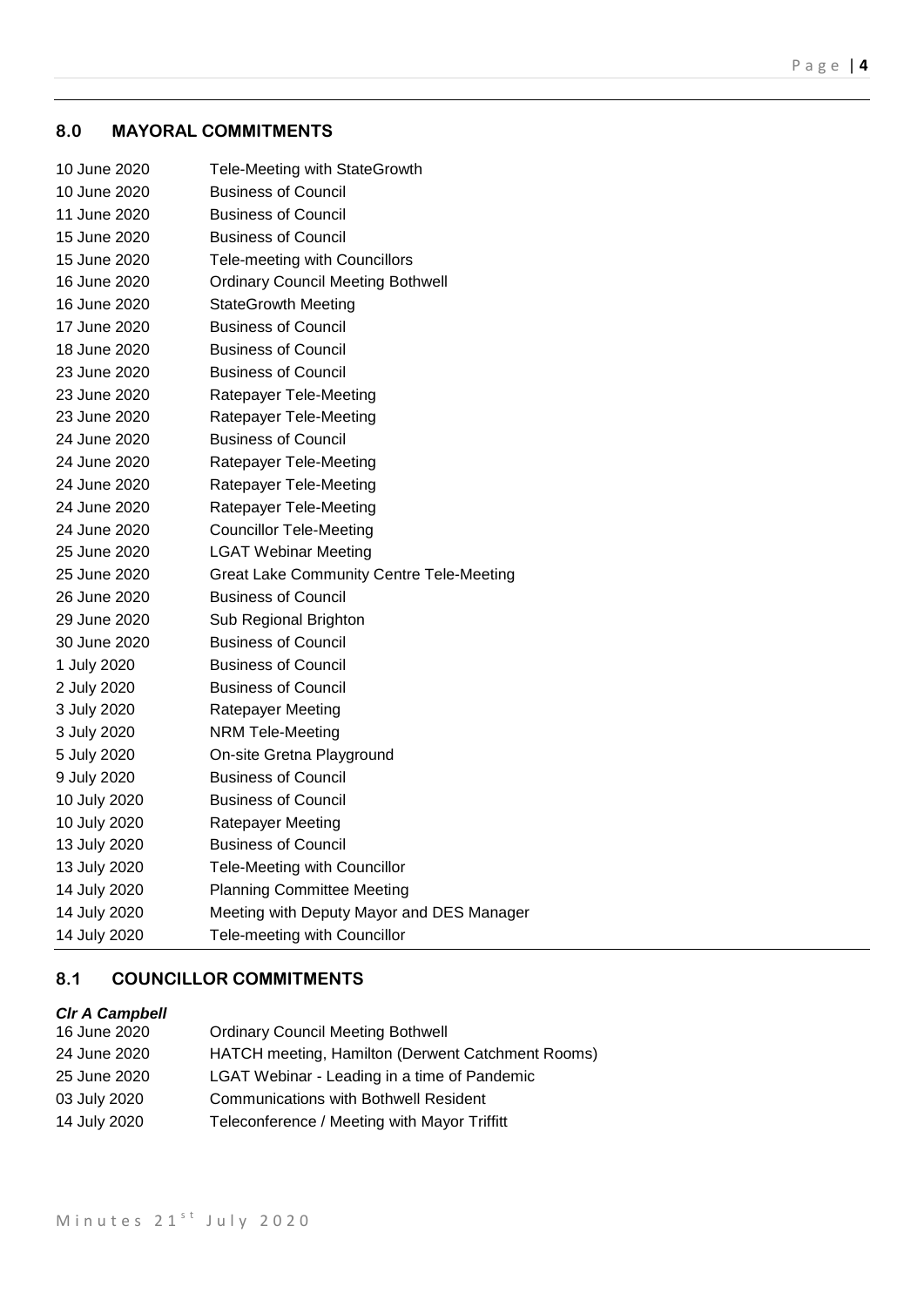| <b>CIr R Cassidy</b><br>16 June 2020<br>14 July 2020 | <b>Ordinary Council Meeting Bothwell</b><br><b>Planning Committee Meeting</b> |
|------------------------------------------------------|-------------------------------------------------------------------------------|
| <b>CIr J Honner</b><br>16 June 2020                  | <b>Ordinary Council Meeting Bothwell</b>                                      |
| <b>CIr J Poore</b><br>16 June 2020                   | <b>Ordinary Council Meeting Bothwell</b>                                      |

14 July 2020 Planning Committee Meeting

# **STATUS REPORT COUNCILLORS**

| Item No. | <b>Meeting Date</b> | <b>Task</b><br>Agenda Item |                                                                | <b>Councillor Responsible</b> | <b>Current Status</b>                                                                | <b>Completed Date</b> |
|----------|---------------------|----------------------------|----------------------------------------------------------------|-------------------------------|--------------------------------------------------------------------------------------|-----------------------|
|          |                     |                            | Derwent Catchment Project - Strategic Plan for the             |                               | On going to provide Council with updates each Council                                |                       |
|          | 18-Feb-20           |                            | 12.1 development of Agriculture and Tourism                    | Deputy Mayor Allwright        | meeting                                                                              |                       |
|          |                     |                            |                                                                |                               | On going to provide Council with updates each Council                                |                       |
|          | 18-Feb-20           |                            | 16.3 AFLT Statewide Facilities Plan                            | Deputy Mayor Allwright        | meeting                                                                              |                       |
|          |                     |                            |                                                                |                               | Mayor Triffitt, CIr Campbell & On going to provide Council with updates each Council |                       |
|          | 18-Feb-20           |                            | 16.5 Cattle Hill Wind Farm Community Fund Committee CIr Honner |                               | meeting                                                                              |                       |

# **8.2 GENERAL MANAGER'S COMMITMENTS**

| 16 June 2020 | <b>Council Meeting</b>                      |
|--------------|---------------------------------------------|
| 18 June 2020 | MAV Insurance Webinar                       |
| 23 June 2020 | Interviews                                  |
| 25 June 2020 | <b>LGAT Webinar Covid 19</b>                |
| 25 June 2020 | VMR Meeting Izaak de Winter                 |
| 25 June 2020 | Teleconference GLCC Committee               |
| 29 June 2020 | South Central Sub-Committee Meeting         |
| 30 June 2020 | Meeting P Allwright & T Turale              |
| 2 July 2020  | Meeting Loss Adjustor                       |
| 6 July 2020  | Webinar Minister Mark Shelton               |
| 7 July 2020  | South Central Sub-Committee Meeting         |
| 14 July 2020 | <b>Planning Committee Meeting</b>           |
| 14 July 2020 | Zoom Meeting Michael Patterson, Mayor & DGM |
| 14 July 2020 | Meeting Brian Mitchell & Mayor              |
| 15 July 2020 | Webinar LGAT                                |
|              |                                             |

# **8.3 DEPUTY GENERAL MANAGER'S COMMITMENTS**

| 16 June 2020 | <b>Ordinary Council Meeting</b>                                       |
|--------------|-----------------------------------------------------------------------|
| 16 June 2020 | Southern Region Social Recovery Committee Meeting                     |
| 22 June 2020 | Southern Region Social Recovery Committee Meeting                     |
| 25 June 2020 | Meeting with Mr Winter Chartered Accountant                           |
| 25 June 2020 | LGAT Webinar meeting - Leading in a time of a Pandemic                |
| 30 June 2020 | Meeting with Health Action Team Central Highlands                     |
| 14 July 2020 | Southern Region Social Recovery Committee Meeting                     |
| 15 July 2020 | LGAT Webinar meeting - Creating a Contemporary Regulatory Environment |
|              |                                                                       |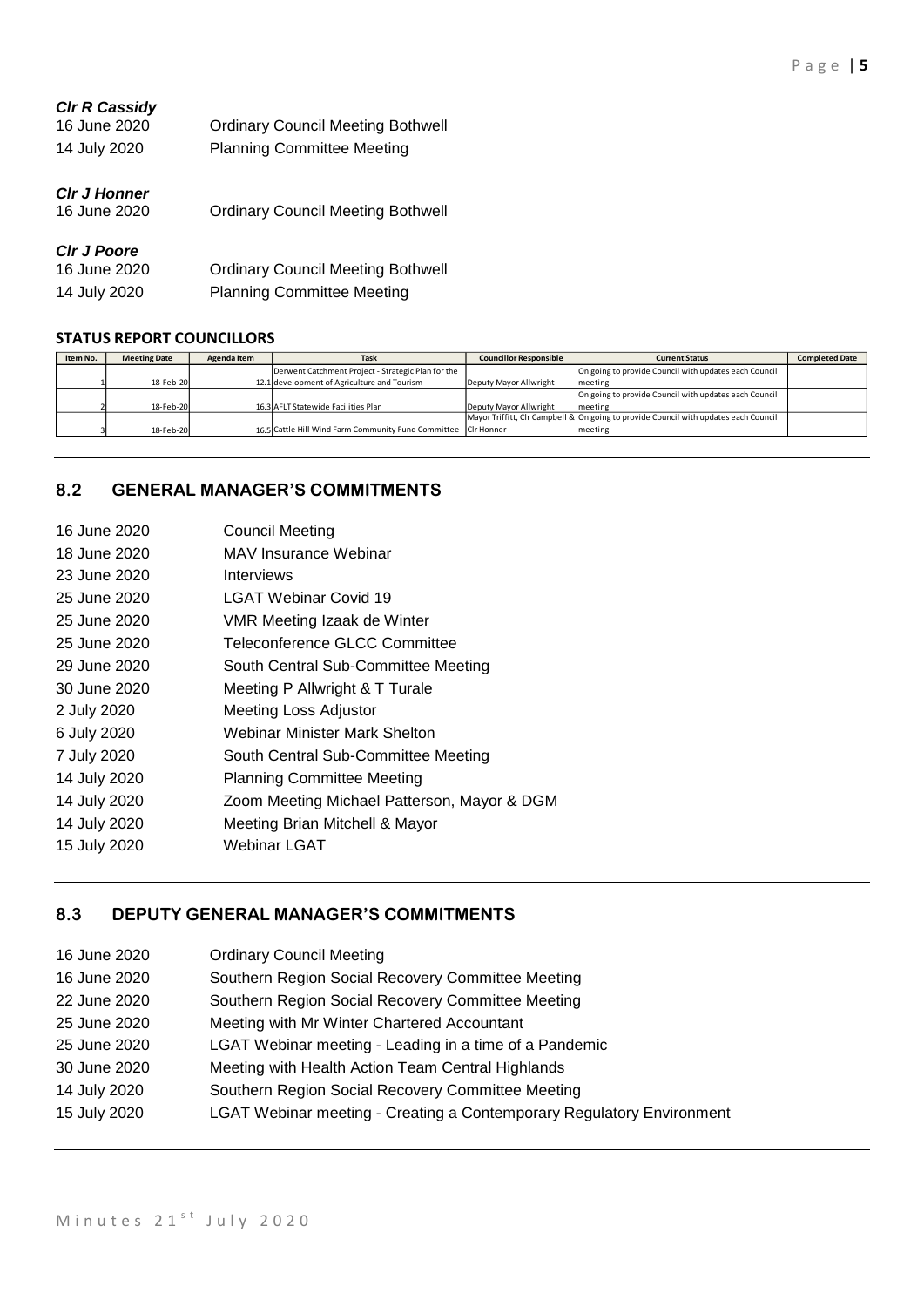# **9.0 NOTIFICATION OF COUNCIL WORKSHOPS HELD**

Nil

## **9.1 FUTURE WORKSHOPS**

11<sup>th</sup> August 2020, Planning

Integrity Commission workshop still to be scheduled

*Mr Adam Wilson (Deputy General Manager) and Mr Ron Sonners left the meeting at 11.02 a.m.*

# **10.0 MAYORAL ANNOUNCEMENTS**

The Mayor provided and update on the Vandalism that occurred on the 9<sup>th</sup> July 2020 at the Boat Ramp and property owned by  $-$ Hydro Tasmania

## **11.0 MINUTES**

## **11.1 RECEIVAL DRAFT MINUTES ORDINARY MEETING**

*Moved***:** Cir J Honner **Seconded:** Cir R Cassidy

**THAT** the Draft Minutes of the Open Council Meeting of Council held on Tuesday 16<sup>th</sup> June 2020 be received.

#### *FOR the Motion:*

Mayor L Triffitt, Deputy Mayor J Allwright, Clr A Archer, Clr A W Bailey, Clr S Bowden, Clr A Campbell, Clr R Cassidy and Clr J Honner.

# **11.2 CONFIRMATION OF MINUTES ORDINARY MEETING**

*Moved***:** Clr J Honner **Seconded:** Clr A W Bailey

THAT the Minutes of the Open Council Meeting of Council held on Tuesday 16<sup>th</sup> June 2020 be confirmed.

#### *FOR the Motion:*

Mayor L Triffitt, Deputy Mayor J Allwright, Clr A Archer, Clr A W Bailey, Clr S Bowden, Clr A Campbell, Clr R Cassidy and Clr J Honner.

#### **11.3 RECEIVAL DRAFT MINUTES PLANNING COMMITTEE MEETING**

*Moved:* Deputy Mayor J Allwright **Seconded:** Clr R Cassidy

**THAT** the Draft Minutes of the Planning Committee Meeting held on Tuesday 14<sup>th</sup> July 2020 be received.

#### *FOR the Motion:*

Mayor L Triffitt, Deputy Mayor J Allwright, Clr A Archer, Clr A W Bailey, Clr S Bowden, Clr A Campbell, Clr R Cassidy and Clr J Honner.

#### **CARRIED**

#### **CARRIED**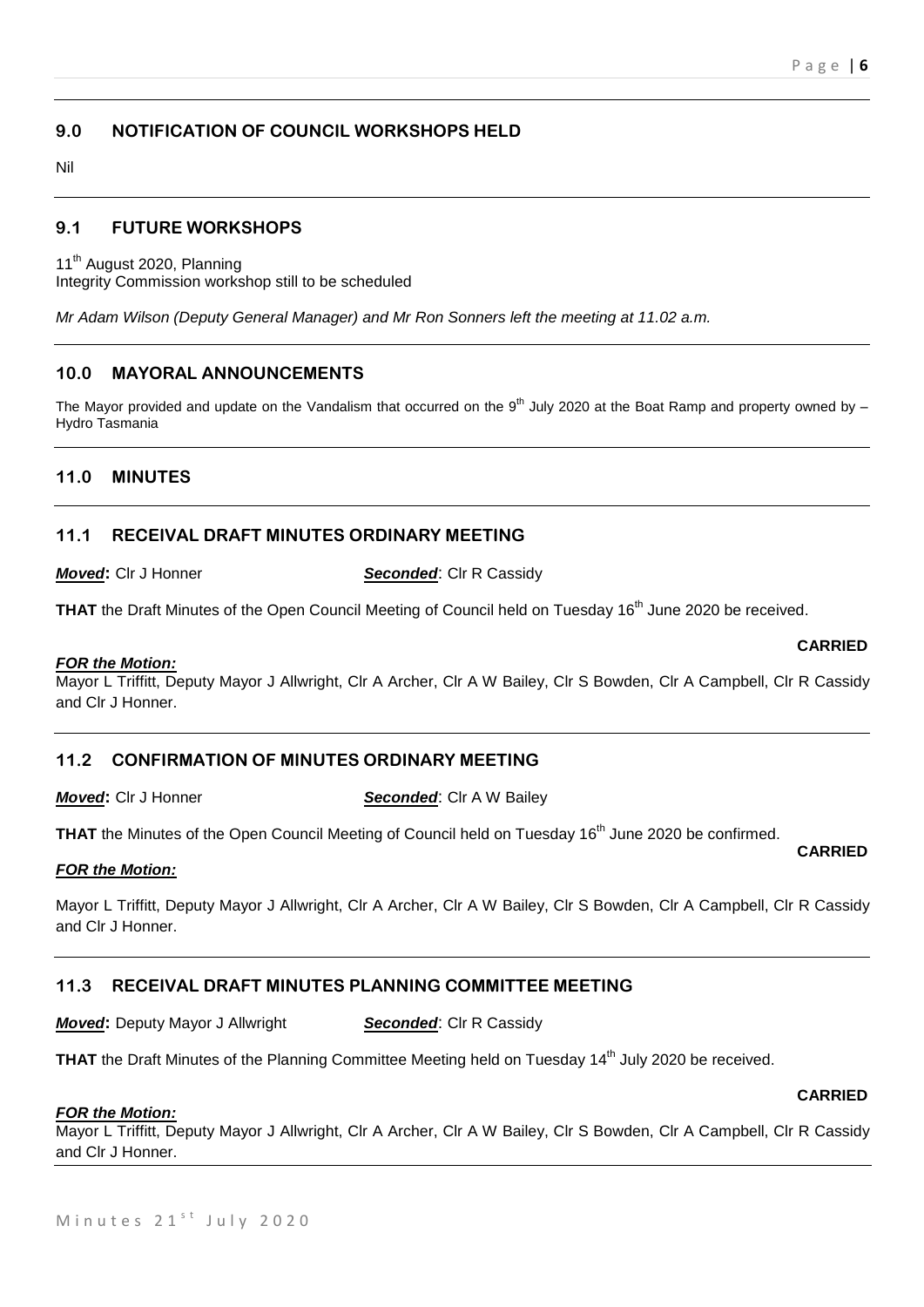#### **12.0 BUSINESS ARISING**

| 15.1  | Correspondence sent by Development & Environmental Services Manager |
|-------|---------------------------------------------------------------------|
| 15.2  | Correspondence sent by Development & Environmental Services Manager |
| 15.3  | Correspondence sent by Development & Environmental Services Manager |
| 15.7  | Correspondence sent by Deputy General Manager                       |
| 16.1  | Correspondence sent by Works and Service Manager                    |
| 16.4  | Correspondence sent by Works and Service Manager                    |
| 17.1  | Correspondence sent by Deputy General Manager                       |
| 17.2  | Council policy on council website                                   |
| 17.4  | Council policy on council website                                   |
| 17.5  | Council policy on council website                                   |
| 17.7  | Correspondence sent by Mayor                                        |
| 17.8  | Deferred to July Council Meeting                                    |
| 17.9  | Correspondence sent by Deputy General Manager                       |
| 17.10 | Council policy on council website                                   |
| 17.11 | Council policy on council website                                   |
| 17.12 | Council policy on council website                                   |
| 17.13 | Correspondence sent by Development & Environmental Services Manager |
| 17.15 | Correspondence sent by Deputy General Manager                       |
| 17.20 | Council policy on council website                                   |
| 17.21 | Council policy on council website                                   |
| 17.23 | Correspondence sent by General Manager                              |
| 18.0  | Correspondence sent by General Manager                              |
|       |                                                                     |

# **13.0 DERWENT CATCHMENT PROJECT REPORT**

*Moved***:** Clr J Honner *Seconded*: Deputy Mayor J Allwright

**THAT** the Derwent Catchment Project report be received.

#### *FOR the Motion:*

Mayor L Triffitt, Deputy Mayor J Allwright, Clr A Archer, Clr A W Bailey, Clr S Bowden, Clr A Campbell, Clr R Cassidy and Clr J Honner.

#### **14.0 FINANCE REPORT**

**Moved:** Clr R Cassidy **Seconded:** Clr J Honner

**THAT** the Finance Reports be received.

#### *FOR the Motion:*

Mayor L Triffitt, Deputy Mayor J Allwright, Clr A Archer, Clr A W Bailey, Clr S Bowden, Clr A Campbell, Clr R Cassidy and Clr J Honner.

# **15.0 DEVELOPMENT & ENVIRONMENTAL SERVICES**

In accordance with Regulation 25(1) of the Local Government (Meeting Procedures) Regulations 2015, the Mayor advises that the Council intends to act as a Planning Authority under the Land Use Planning and Approvals Act 1993, to deal with the following items:

**Moved:** Clr J Honner **Seconded:** Deputy Mayor J Allwright

**THAT** the Development & Environmental Services Report be received.

**CARRIED**

**CARRIED**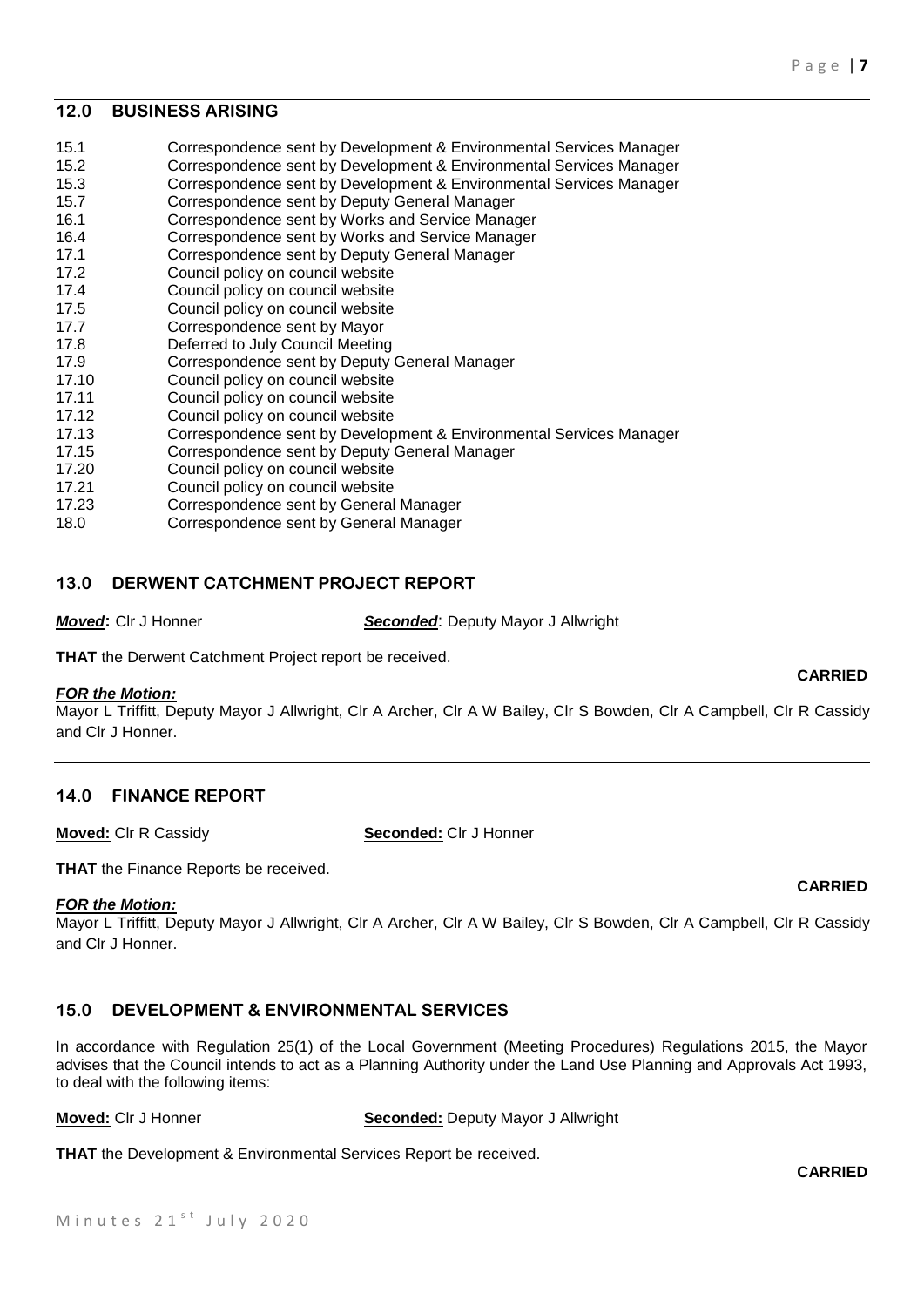#### *FOR the Motion:*

Mayor L Triffitt, Deputy Mayor J Allwright, Clr A Archer, Clr A W Bailey, Clr S Bowden, Clr A Campbell, Clr R Cassidy and Clr J Honner.

# **15.1 RECOMMENDATIONS FROM PLANNING COMMITTEE MEETING**

**Moved:** Clr R Cassidy **Seconded:** Deputy Mayor J Allwright

The proposal is assessed to substantially comply with the requirements of the Central Highlands Interim Planning Scheme 2015 and so in accordance with section 57 of the Land Use Planning and Approvals Act 1993, the Planning Authority is recommended to approve the application for DA2020/17 for subdivision (reorganisation of boundaries) at CT152049/1 & 131904/1 Fourteen Mile Road, Bronte Park, subject to the conditions below.

#### **Recommended Conditions**

General

- 1) The subdivision layout or development must be carried out substantially in accordance with the application for planning approval, the endorsed drawings and with the conditions of this permit and must not be altered or extended without the further written approval of Council.
- 2) This permit shall not take effect and must not be acted on until 15 days after the date of receipt of this permit unless, as the applicant and the only person with a right of appeal, you notify Council in writing that you propose to commence the use or development before this date, in accordance with Section 53 of the Land Use Planning and Approvals Act 1993.

#### **Easements**

3) Easements must be created over all drains, pipelines, wayleaves and services in accordance with the requirements of the Council's Municipal Engineer. The cost of locating and creating the easements shall be at the subdivider's full cost.

#### **Covenants**

4) Covenants or other similar restrictive controls that conflict with any provisions or seek to prohibit any use provided within the planning scheme must not be included or otherwise imposed on the titles to the lots created by this permit, either by transfer, inclusion of such covenants in a Schedule of Easements or registration of any instrument creating such covenants with the Recorder of Titles, unless such covenants or controls are expressly authorised by the terms of this permit or the consent in writing of the Council's General Manager.

#### Services

5) The Subdivider must pay the cost of any alterations and/or reinstatement to existing services, Council infrastructure or private property incurred as a result of the proposed subdivision works. Any work required is to be specified or undertaken by the authority concerned.

#### Access

6) A vehicle access must be provided from the road carriageway to each lot. Accesses must be located and constructed in accordance with the IPWE Aust. (Tasmania Division) standard drawings, the approved Bushfire Hazard management Report and to the satisfaction of Council's General Manager.

#### Final plan

- 7) A final approved plan of survey and schedule of easements as necessary, together with one copy, must be submitted to Council for sealing. The final approved plan of survey must be substantially the same as the endorsed plan of subdivision and must be prepared in accordance with the requirements of the Recorder of Titles.
- 8) A fee of \$245.00, or as otherwise determined in accordance with Council's adopted fee schedule, must be paid to Council for the sealing of the final approved plan of survey.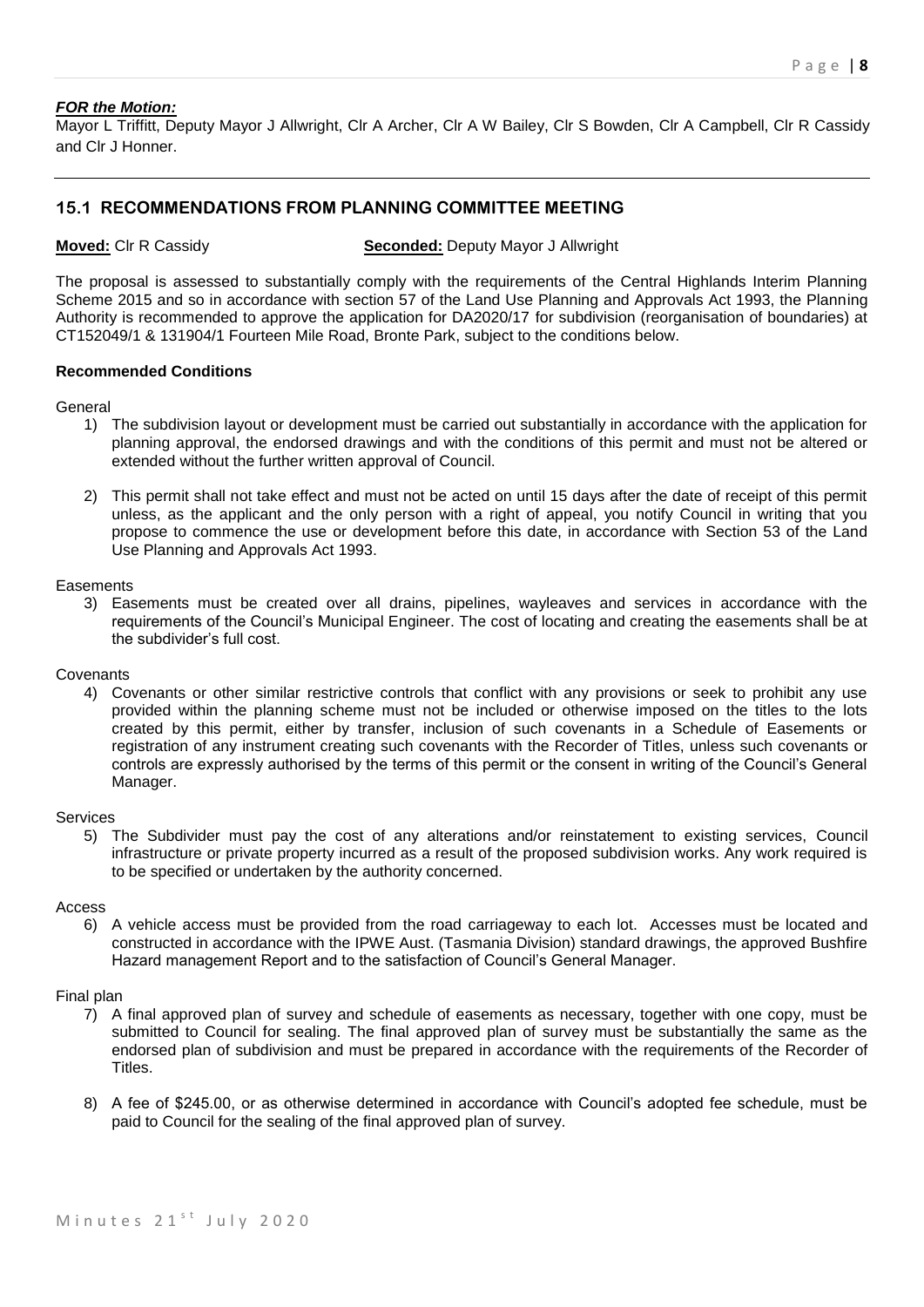- 9) All conditions of this permit, including either the completion of all works and maintenance or payment of security in accordance with this permit, must be satisfied before the Council seals the final plan of survey for each stage.
- 10) It is the subdivider's responsibility to notify Council in writing that the conditions of the permit have been satisfied and to arrange any required inspections.

#### **The following advice applies to this permit:**

- a) This permit does not imply that any other approval required under any other legislation has been granted.
- b) This planning approval shall lapse at the expiration of two (2) years from the date of the commencement of planning approval if the development for which the approval was given has not been substantially commenced. Where a planning approval for a development has lapsed, an application for renewal of a planning approval for that development shall be treated as a new application.

#### **CARRIED**

#### **RECOMMENDATION 2**

DA 2020/29 Subdivision (Reorganisation of Titles) 1-2, 14 & 16 Wigrams Way, London Lakes

#### *Moved:* Deputy Mayor J Allwright **Seconded:** Clr R Cassidy

The proposal is assessed to substantially comply with the requirements of the Central Highlands Interim Planning Scheme 2015 and so in accordance with section 57 of the Land Use Planning and Approvals Act 1993, the Planning Authority is recommended to approve the application for DA2020/29 for subdivision (reorganisation of titles) at 1-2, 14 & 16 Wigrams Way, London Lakes, subject to the conditions below.

General

- 1) The subdivision layout or development must be carried out substantially in accordance with the application for planning approval, the endorsed drawings and with the conditions of this permit and must not be altered or extended without the further written approval of Council.
- 2) This permit shall not take effect and must not be acted on until 15 days after the date of receipt of this permit unless, as the applicant and the only person with a right of appeal, you notify Council in writing that you propose to commence the use or development before this date, in accordance with Section 53 of the Land Use Planning and Approvals Act 1993.

#### **Easements**

3) Easements must be created over all drains, pipelines, wayleaves and services in accordance with the requirements of the Council's Municipal Engineer. The cost of locating and creating the easements shall be at the subdivider's full cost.

#### **Covenants**

4) Covenants or other similar restrictive controls that conflict with any provisions or seek to prohibit any use provided within the planning scheme must not be included or otherwise imposed on the titles to the lots created by this permit, either by transfer, inclusion of such covenants in a Schedule of Easements or registration of any instrument creating such covenants with the Recorder of Titles, unless such covenants or controls are expressly authorised by the terms of this permit or the consent in writing of the Council's General Manager.

#### Final plan

5) A final approved plan of survey and schedule of easements as necessary, together with one copy, must be submitted to Council for sealing. The final approved plan of survey must be substantially the same as the endorsed plan of subdivision and must be prepared in accordance with the requirements of the Recorder of Titles.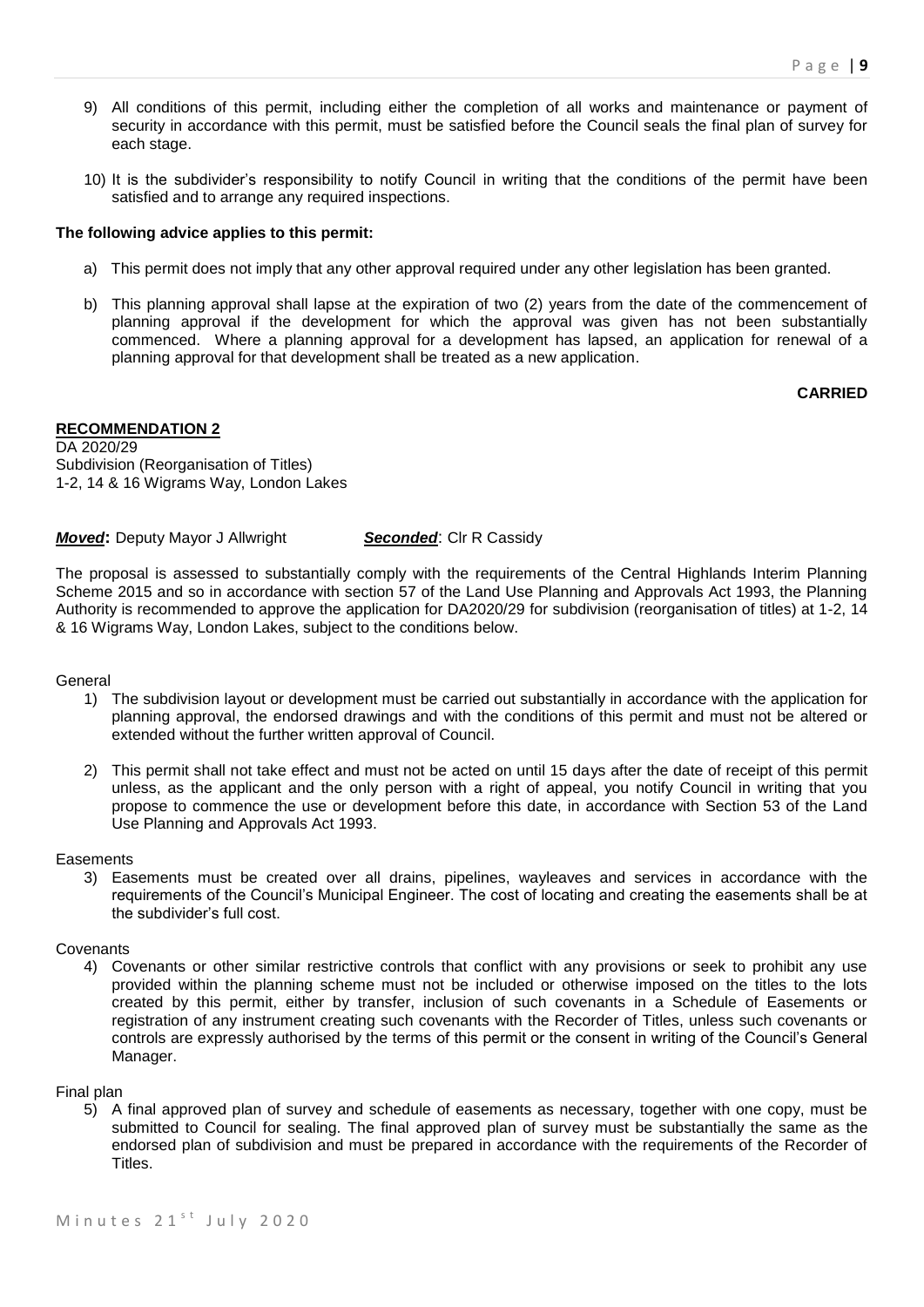- 6) A fee of \$245.00, or as otherwise determined in accordance with Council's adopted fee schedule, must be paid to Council for the sealing of the final approved plan of survey.
- 7) All conditions of this permit, including either the completion of all works and maintenance or payment of security in accordance with this permit, must be satisfied before the Council seals the final plan of survey for each stage.
- 8) It is the subdivider's responsibility to notify Council in writing that the conditions of the permit have been satisfied and to arrange any required inspections.

#### **The following advice applies to this permit:**

- a) This permit does not imply that any other approval required under any other legislation has been granted.
- b) This planning approval shall lapse at the expiration of two (2) years from the date of the commencement of planning approval if the development for which the approval was given has not been substantially commenced. Where a planning approval for a development has lapsed, an application for renewal of a planning approval for that development shall be treated as a new application.

#### **CARRIED**

# **RECOMMENDATION 3**

Planning Delegations

**Moved:** Deputy Mayor J Allwright **Seconded:** Clr R Cassidy

**THAT** a workshop be held on Tuesday 11<sup>th</sup> August 2020 to discuss delegations under the *Land Use Planning and Approvals Act 1993* and any other planning issues; and

**THAT** Council's Senior Planning Officer prepare a discussion paper for the workshop.

#### **CARRIED**

*FOR the Motion:*

Mayor L Triffitt, Deputy Mayor J Allwright, Clr A Archer, Clr A W Bailey, Clr S Bowden, Clr A Campbell, Clr R Cassidy and Clr J Honner.

#### **15.2 WASTE CONTRACT REMUNERATION INCREASE**

**Moved:** Clr J Honner **Seconded:** Clr A Campbell

#### **Thorpe Waste**

**THAT** Council approve the CPI increase of 2.2% for the 2020-2021 period which increases the cost by \$3158.58 taking the total annual cost of the contract to  $30<sup>th</sup>$  June 2021 to \$146730.46.

#### **Thorpe Recycling**

- **THAT** Council
- 1. approve the extension of the Recycling Collection service with Thorp Recycling for a further 2 years to 30<sup>th</sup> June  $2022$
- 2. approve the CPI increase of 2.2% for the 2020-2021 period to \$39411.59; and
- 3. approve continuation of the extra \$50 for the recycling costs until Cleanaway contract has been finalised.

#### **CARRIED**

#### *FOR the Motion:*

Mayor L Triffitt, Deputy Mayor J Allwright, Clr A Archer, Clr A W Bailey, Clr S Bowden, Clr A Campbell, Clr R Cassidy and Clr J Honner.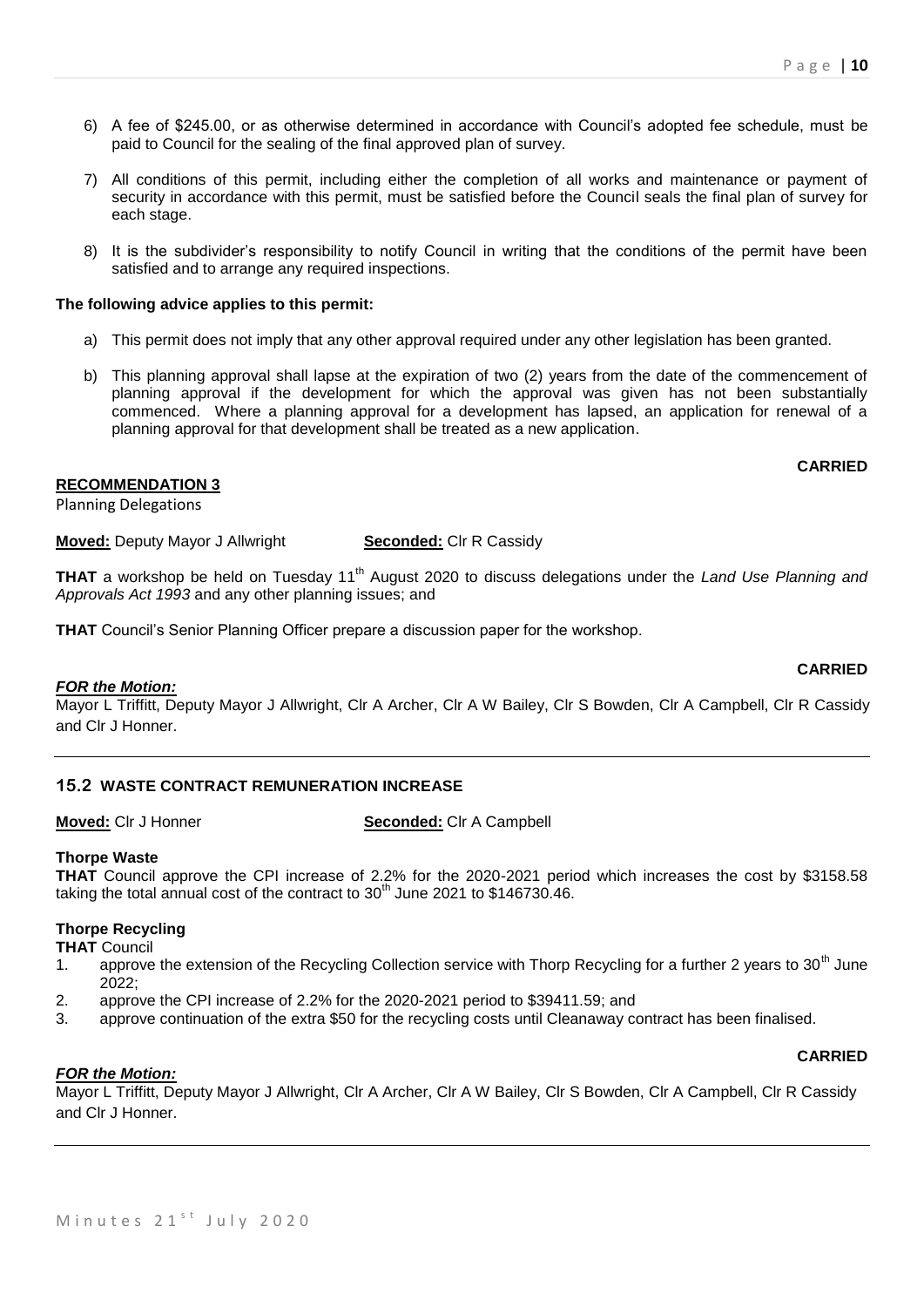# **15.3 COMMERCIAL RELEASE OF COTTON GENETICALLY MODIFIED FOR HERBICIDE TOLERANCE**

**Moved:** Clr S Bowden **Seconded:** Clr R Cassidy

**THAT** all comments on the Risk Assessment and Risk Management Plan be forwarded to Council's Environmental Health Officer by Friday 14<sup>th</sup> August 2020.

#### *FOR the Motion:*

**CARRIED**

Mayor L Triffitt, Deputy Mayor J Allwright, Clr A Archer, Clr A W Bailey, Clr S Bowden, Clr A Campbell, Clr R Cassidy and Clr J Honner.

# **15.4 COVID 19 UPDATE**

#### *Noted*

*Mr A Wilson (Deputy General Manager) returned to the meeting at 11.12 a.m.*

## **15.5 DES BRIEFING REPORT**

#### **PLANNING PERMITS ISSUED UNDER DELEGATION**

The following planning permits have been issued under delegation during the past month.

#### **NO PERMIT REQUIRED**

| DA NO.       | <b>APPLICANT</b>       | <b>LOCATION</b>                  | <b>PROPOSAL</b>            |
|--------------|------------------------|----------------------------------|----------------------------|
| 2020 / 00031 | Wellake Pty. Ltd.      | 263 Dillons Road, Ellendale      | Visitor Accommodation -    |
|              |                        |                                  | <b>Existing Use Rights</b> |
| 2020 / 00032 | Elizabeth Pugh         | 10 Lochiel Drive, Miena          | Dwelling                   |
|              | <b>Building Design</b> |                                  |                            |
| 2020 / 00037 | Apogee Design          | 9 Trout Crescent, MIENA          | Garage                     |
| 2020 / 00038 | TA&C Hays              | 53 Wilburville Road, Wilburville | Dwelling and Outbuilding   |
| 2020 / 00039 | D G Brooks             | 11 Schaw Street, Bothwell        | Outbuilding                |
| 2020 / 00043 | I R Badcock            | 20 Johnsons Road, Miena          | Dwelling & Garage          |

#### **PERMITTED**

| DA NO.       | <b>APPLICANT</b>                      | <b>LOCATION</b>                       | <b>PROPOSAL</b>                                    |
|--------------|---------------------------------------|---------------------------------------|----------------------------------------------------|
| 2020 / 00026 | ML& JL Rogers                         | 7 Franklin Street, Bothwell           | Outbuilding                                        |
| 2020 / 00040 | Woodard & Lowe<br><b>Family Trust</b> | 40 Arthurs Lake Road, Arthurs<br>Lake | <b>Under Cover Seating (Shipping</b><br>Container) |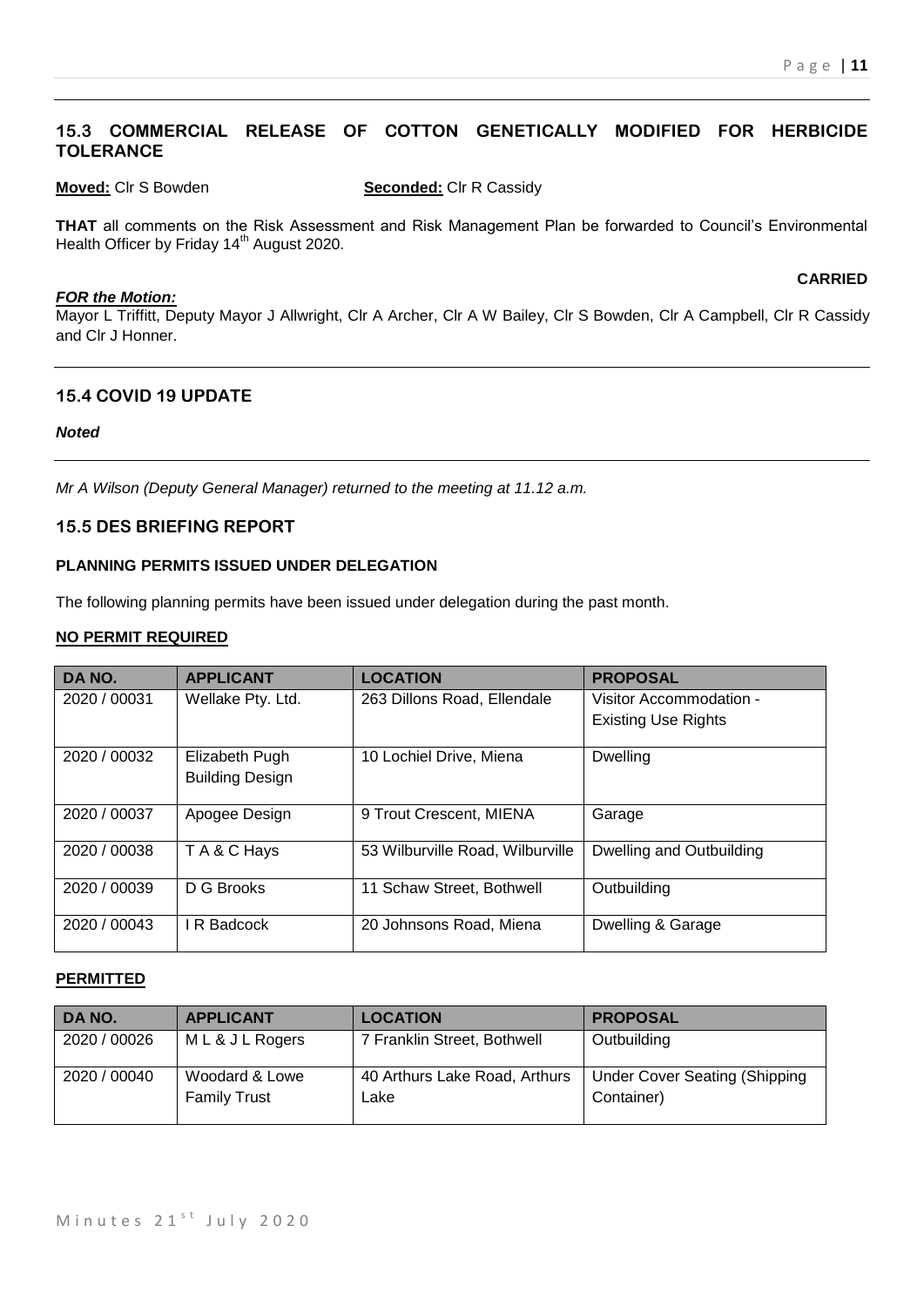#### **DISCRETIONARY**

| DA NO.       | <b>APPLICANT</b>                                                            | <b>LOCATION</b>                                                                                      | <b>PROPOSAL</b>                                                    |
|--------------|-----------------------------------------------------------------------------|------------------------------------------------------------------------------------------------------|--------------------------------------------------------------------|
| 2020 / 00020 | Vietnam Veterans<br>Association Of<br>Australia                             | 2 Galaxia Avenue, Interlaken                                                                         | Addition and Alterations to<br>Dwelling                            |
| 2020 / 00016 | Rare Innovation Pty<br>Ltd                                                  | 289 Wayatinah Road,<br>Wayatinah                                                                     | Additions (Electrical Workshop,<br>Chiller Roof and Extension)     |
| 2020 / 00025 | <b>Tasbuilt Homes</b>                                                       | 38 Glenlea Drive, Gretna                                                                             | Visitor Accommodation (Holiday<br>Cabin)                           |
| 2020 / 00027 | J M G Engineers &<br>Planners (Obo<br><b>Department Of State</b><br>Growth) | (Part Of) CT 19762/1, CT<br>225285/1, CT 159234/1 &<br>Road Parcels Highland Lakes<br>Road, Bothwell | <b>Highland Lakes Road Safety</b><br>Upgrade - Realignment of Road |

#### **ANIMAL CONTROL**

The follow dogs were impounded during the past month:

| <b>Pound Location</b> | <b>Reason for Impoundment</b>                                    | <b>Outcome</b>                                                                                          |
|-----------------------|------------------------------------------------------------------|---------------------------------------------------------------------------------------------------------|
| <b>Hamilton</b>       | Two dogs found along Hollow Tree Road                            | One dog reclaimed by the owner &<br>pound fees paid.<br>Owner of second dog unknown and was<br>rehomed. |
| <b>Hamilton</b>       | Dog found wandering in Franklin Place,<br>Hamilton               | Dog was not registered. Reclaimed by<br>owner upon registering.                                         |
| Bothwell              | Dog found wandering in Queens Park,<br><b>Bothwell</b>           | Dog released to owner upon payment of<br>pound fees.                                                    |
| <b>Hamilton</b>       | Dog relinquished to Council following an<br>alleged sheep attack | Dog taken to Dogs Home.                                                                                 |

#### **ENVIRONMENTAL HEALTH ANNUAL REPORTS FOR 2020**

#### **Report by**

Beverley Armstrong (Environmental Health Officer)

#### **Annual Reports**

Annual Reports for Environmental Health have been submitted to DHHS as follows:

- Private Water Report for 2019-2020
- Recreational Water Report 2019-2020
- Food Safety Annual Report 2019-2020
- EHO Annual Register submitted 2020

Central Highlands Council have no Regulated Systems.

All reports have been acknowledged and no issues have been raised at this time.

The only report outstanding is the Waste report being finalised next week.

*Mr Graham Rogers (Manager Development Services) left the meeting at 11.27 a.m.*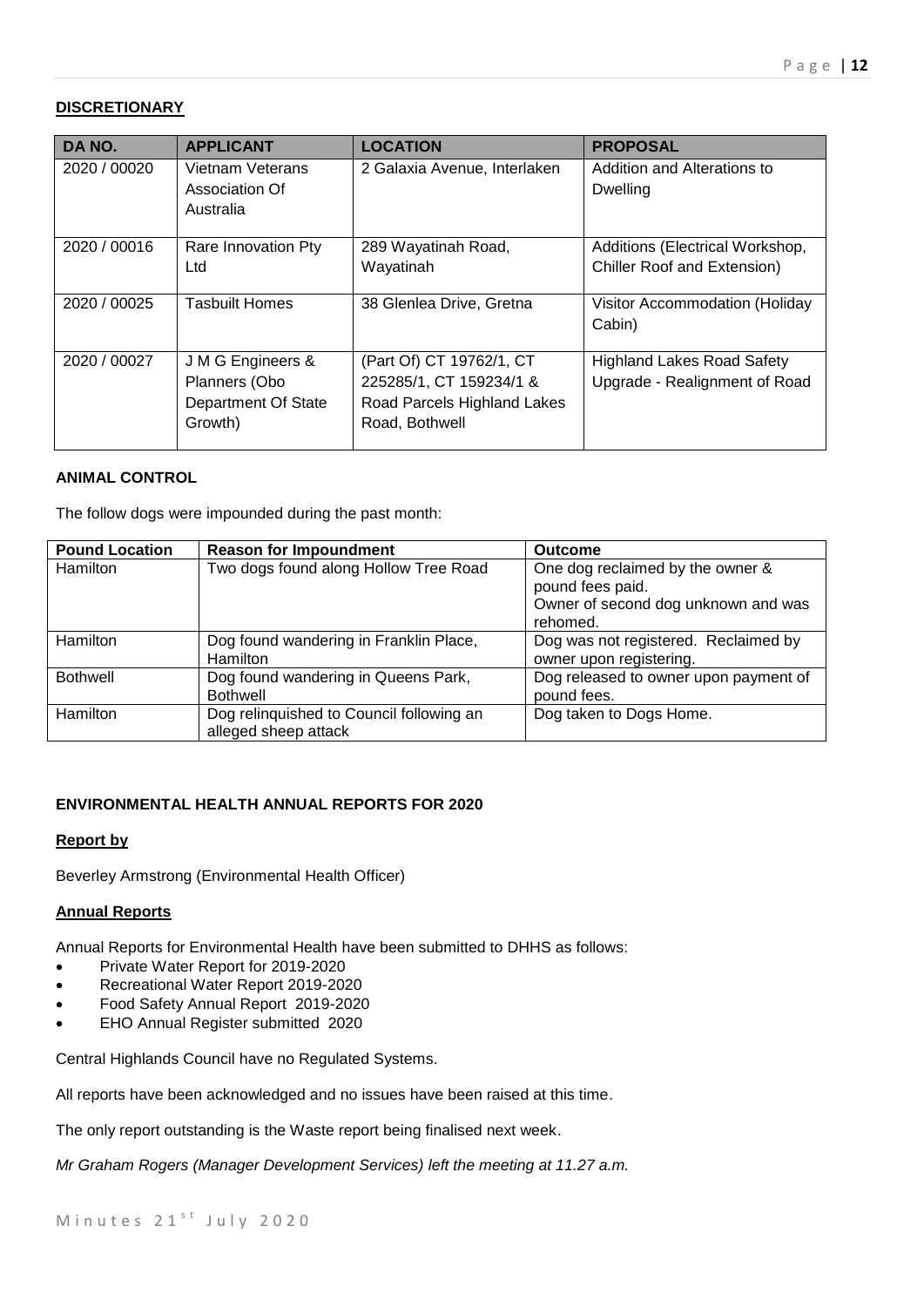*Mayor L Triffitt expressed Council's appreciation to Barry who is currently Acting Works and Services Manager and stated that he is doing a great job.*

# **16.0 WORKS & SERVICES**

**Moved:** Clr J Honner **Seconded:** Clr A W Bailey

**THAT** the Works & Services Report be received.

#### *FOR the Motion:*

Mayor L Triffitt, Deputy Mayor J Allwright, Clr A Archer, Clr A W Bailey, Clr S Bowden, Clr A Campbell, Clr R Cassidy and Clr J Honner.

# **16.1 GRETNA PLAY EQUIPMENT**

**Moved:** Clr J Honner **Seconded:** Clr R Cassidy

**THAT** Council select Option 2 from Island Recreation - Supply & Installation \$43,181.00 (ex GST), noting that this prices do not include the removal of the old play equipment or preparation of the site



#### *FOR the Motion:*

Mayor L Triffitt, Deputy Mayor J Allwright, Clr A Archer, Clr A W Bailey, Clr S Bowden, Clr A Campbell, Clr R Cassidy and Clr J Honner.

#### **16.2 SONNERS ROAD**

**Moved:** Clr A W Bailey **Seconded:** Clr R Cassidy

THAT Council obtain the legal status of the road and if owned by council then council will be required to maintain the 600m of Sonners Road.

#### *FOR the Motion:*

Mayor L Triffitt, Deputy Mayor J Allwright, Clr A Archer, Clr A W Bailey, Clr S Bowden, Clr A Campbell, Clr R Cassidy and Clr J Honner.

#### **CARRIED**

**CARRIED**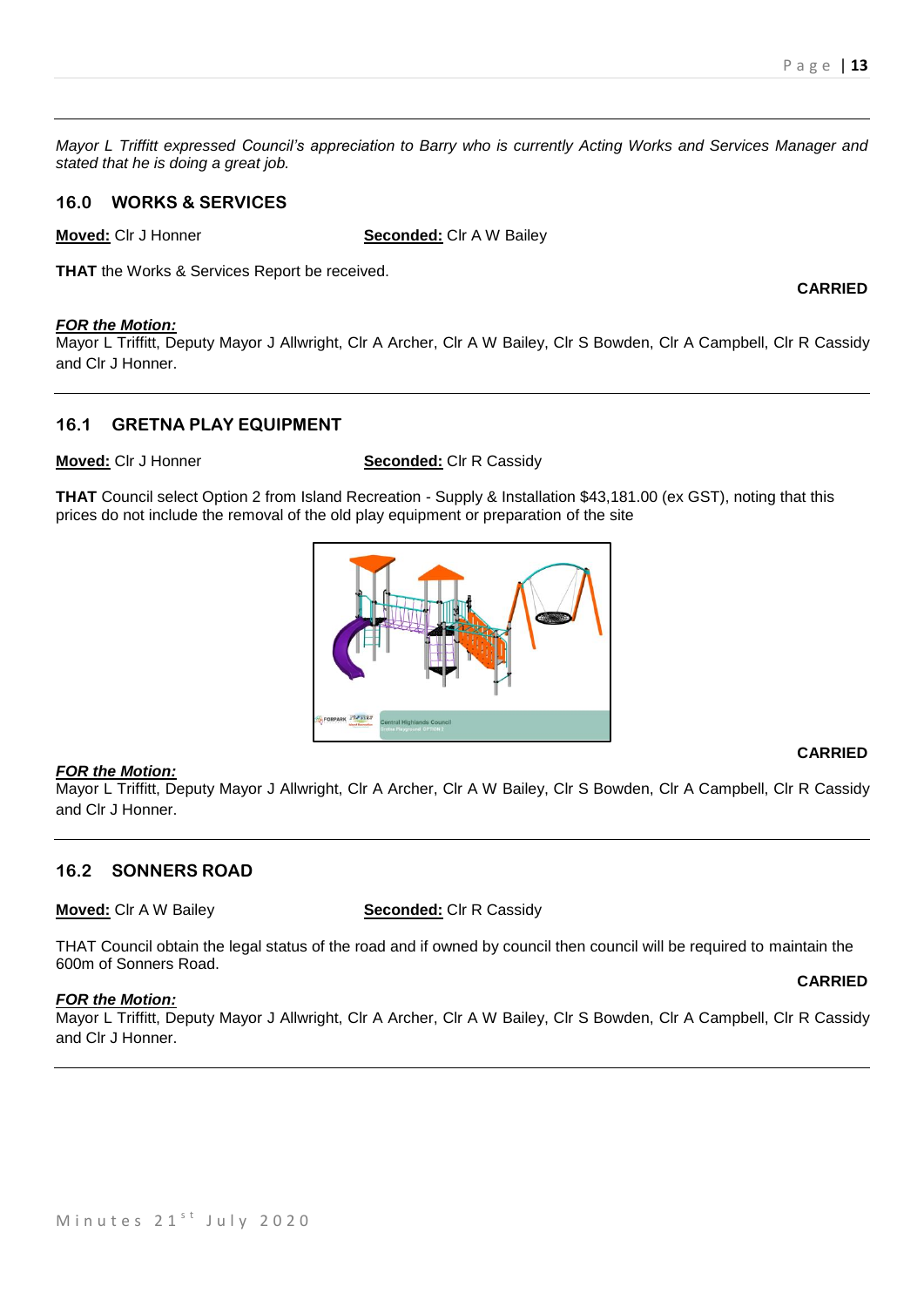**CARRIED**

**CARRIED**

#### **16.3 WADDAMANA ROAD**

**Moved:** Clr A Archer **Seconded:** Clr R Cassidy

THAT Council write to Goldwin, that as per our advice from our independent Engineer that they have obligation to repair the road to council standard, council will either do the works or contractors due to the dangerous nature or the road, if they don't apply to do the works in a timely manner, Council will give them 14 days. If not undertaken, Council will change at full cost recovery.

#### *FOR the Motion:*

Mayor L Triffitt, Deputy Mayor J Allwright, Clr A Archer, Clr A W Bailey, Clr S Bowden, Clr A Campbell, Clr R Cassidy and Clr J Honner.

# **16.5 HAMILTON TENNIS COURT UPGRADE**

**Moved:** Clr J Honner **Seconded:** Deputy Mayor J Allwright

**THAT** Council accept the quote for \$23,586.20 from Blacktac Pty Ltd to upgrade the Hamilton Tennis Court.

#### *FOR the Motion:*

Mayor L Triffitt, Deputy Mayor J Allwright, Clr A Archer, Clr A W Bailey, Clr S Bowden, Clr A Campbell, Clr R Cassidy and Clr J Honner.

*The meeting was suspended for lunch at 12.05 p.m. and resumed at 12.35*

**Moved:** Clr J Honner **Seconded:** Clr R Cassidy

**THAT** the meeting move to 18.0 and consider the matters on the Supplementary Agenda.

#### *FOR the Motion:*

Mayor L Triffitt, Deputy Mayor J Allwright, Clr A Archer, Clr A W Bailey, Clr S Bowden, Clr A Campbell, Clr R Cassidy and Clr J Honner.

# **18.1 REQUEST FOR REMISSION OF DEVELOPMENT APPLICATION FEES**

*Moved:* Clr R Cassidy *Seconded:* Clr S Bowden

**THAT** the Council waive the 'Discretionary Development Application Fee' of \$195.00, however the owner should pay the Statutory Advertising Fee of \$310.00.

#### *FOR the Motion:*

Mayor L Triffitt, Deputy Mayor J Allwright, Clr A Archer, Clr A W Bailey, Clr S Bowden, Clr A Campbell, Clr R Cassidy and Clr J Honner.

# **CARRIED**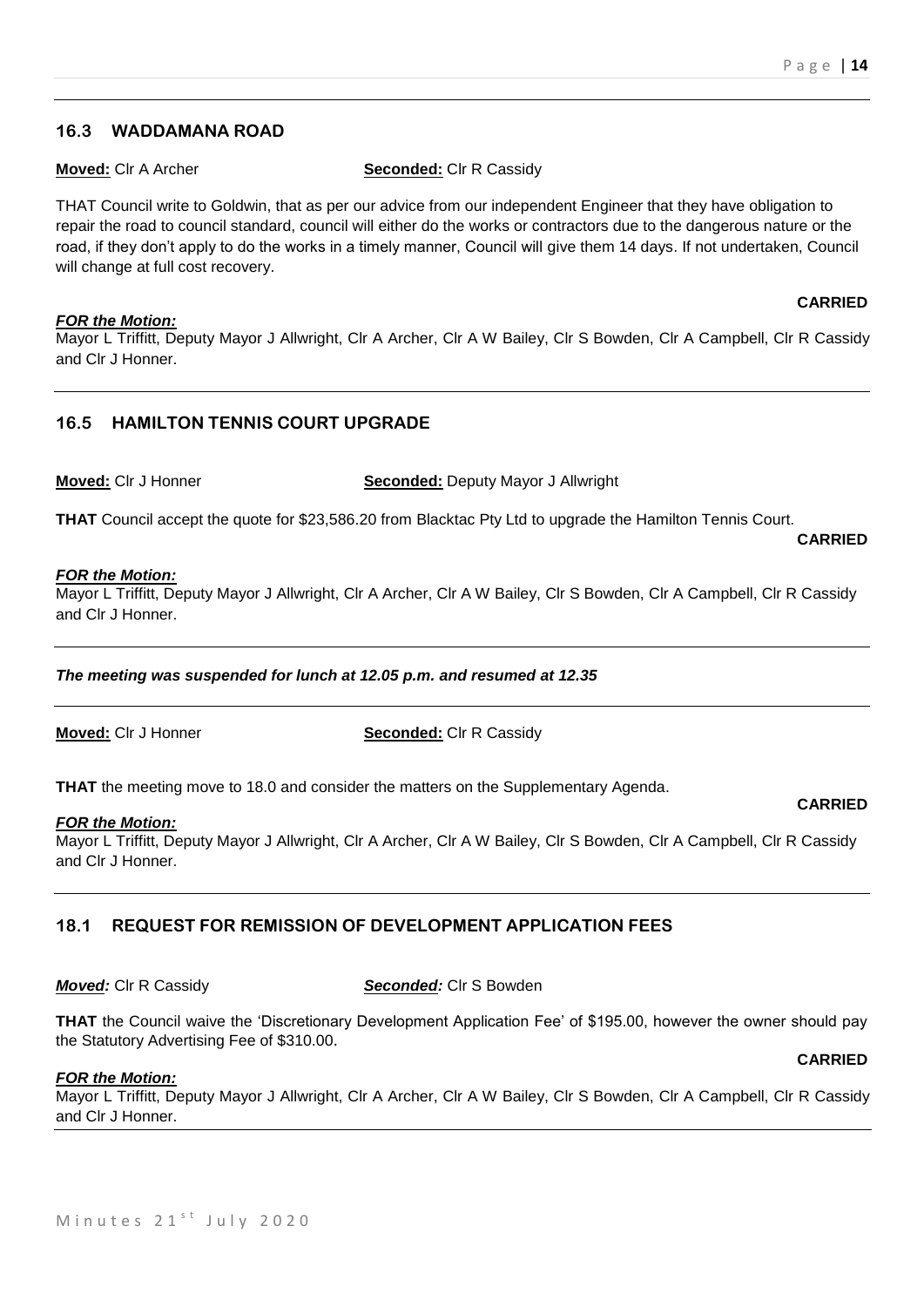## **18.2 MOBILE FOOOD VAN**

*Moved:* Clr J Honner *Seconded:* Clr A Campbell

**THAT** Council as a land owner do not give permission for the food van to operate of Council property.

*FOR the Motion:* Mayor L Triffitt, CIr A W Bailey, CIr A Campbell and CIr J Honner *AGAINST the Motion:* Cassidy, S Bowden, A Archer, Deputy Mayor J Allwright

# **17.0 ADMINISTRATION**

## **17.1 EMERGENCY SERVICES MEDAL NOMINATIONS - 2021**

#### **Noted**

## **17.2 EMERGENCY MANAGEMENT**

*Moved:* Clr J Honner *Seconded:* Clr A W Bailey

**THAT** Council resolved to nominate the following personnel for appointment by the Minister for Police, Fire and Emergency Management:

#### **Municipal Coordinator**

| Nominee:                   | Mr Graham Rogers |
|----------------------------|------------------|
| Appointment starting date: | 3 September 2020 |
| Term of appointment:       | 5 years          |

#### **Deputy Municipal Coordinator**

| Nominee:                   | Mr Jason Branch  |
|----------------------------|------------------|
| Appointment starting date: | 3 September 2020 |
| Term of appointment:       | 5 years          |

#### *FOR the Motion:*

Mayor L Triffitt, Deputy Mayor J Allwright, Clr A Archer, Clr A W Bailey, Clr S Bowden, Clr A Campbell, Clr R Cassidy and Clr J Honner.

#### **17.3 REQUEST FOR RATES REMISSION 01-0838-02982 MEADOW BANK ROAD MEADOW BANK**

#### *Moved:* Clr A Campbell *Seconded:* Clr A W Bailey

**THAT** Council remit the Solid Waste Garbage Fee of \$263.00 on property 01-0838-02982.

#### **CARRIED**

#### *FOR the Motion:*

Mayor L Triffitt, Deputy Mayor J Allwright, Clr A Archer, Clr A W Bailey, Clr S Bowden, Clr A Campbell, Clr R Cassidy and Clr J Honner.

#### **CARRIED**

**MOTION LOST**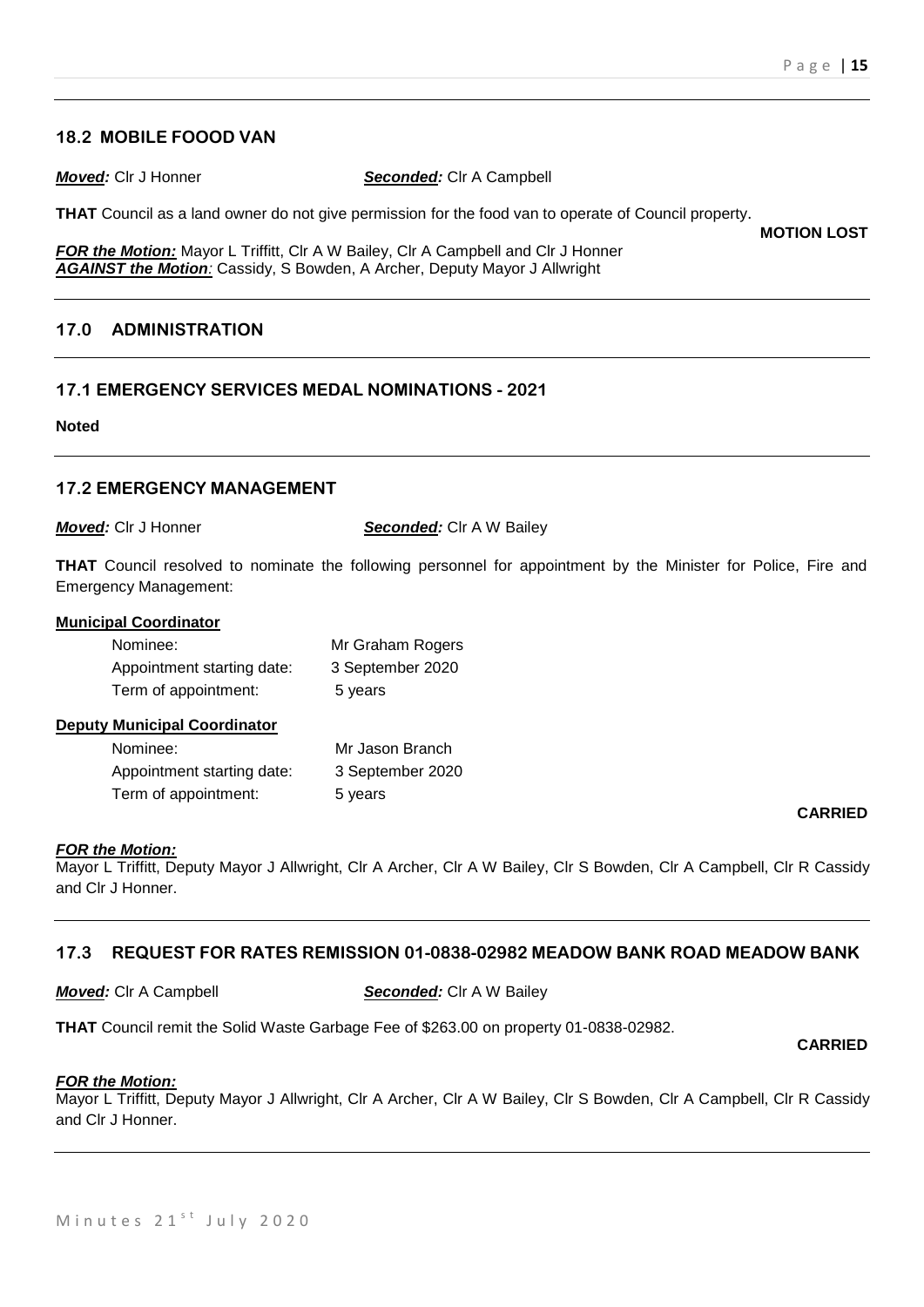**CARRIED**

*Deputy Mayor J Allwright and Clr A Campbell declared an interest and left the meeting at 1.12 p.m.* 

# **17.4 CONSERVATION COVENANTS IN THE CENTRAL HIGHLANDS MUNICIPALITY**

*Moved:* Clr J Honner *Seconded:* Clr A Archer

**THAT** Council do not offer a rebate.

#### *FOR the Motion:*

Mayor L Triffitt, Clr A Archer, Clr A W Bailey, Clr S Bowden, Clr R Cassidy and Clr J Honner.

*Deputy Mayor J Allwright and Clr A Campbell returned to the meeting at 1.13 p.m.* 

#### **17.5 POLICY NO 2014 – 26 PLAYGROUND INSPECTION POLICY**

*Moved:* Clr J Honner *Seconded:* Clr A W Bailey

**That** Council approve Policy 2014 - 26 Playground Inspection Policy

#### *FOR the Motion:*

Mayor L Triffitt, Deputy Mayor J Allwright, Clr A Archer, Clr A W Bailey, Clr S Bowden, Clr A Campbell, Clr R Cassidy and Clr J Honner.

# **17.6 POLICY NO. 2017- 47 DISCIPLINARY POLICY AND PROCEDURE**

*Moved:* Clr J Honner *Seconded:* Clr A W Bailey

**That** Council approve Policy No. 2017- 47 Disciplinary Policy & Procedure, subject to the additional clause Staff need to rec (to be part of a team environment)

#### *FOR the Motion:*

Mayor L Triffitt, Deputy Mayor J Allwright, Clr A Archer, Clr A W Bailey, Clr S Bowden, Clr A Campbell, Clr R Cassidy and Clr J Honner.

# **17.7 POLICY NO. 2013 – 11 LEGAL OPINIONS POLICY**

*Moved:* Clr R Cassidy *Seconded:* Deputy Mayor J Allwright

**That** Council approve Policy No. 2013 - 11 Legal Opinions Policy

#### *FOR the Motion:*

Mayor L Triffitt, Deputy Mayor J Allwright, Clr A Archer, Clr A W Bailey, Clr S Bowden, Clr A Campbell, Clr R Cassidy and Clr J Honner.

# **CARRIED**

#### **CARRIED**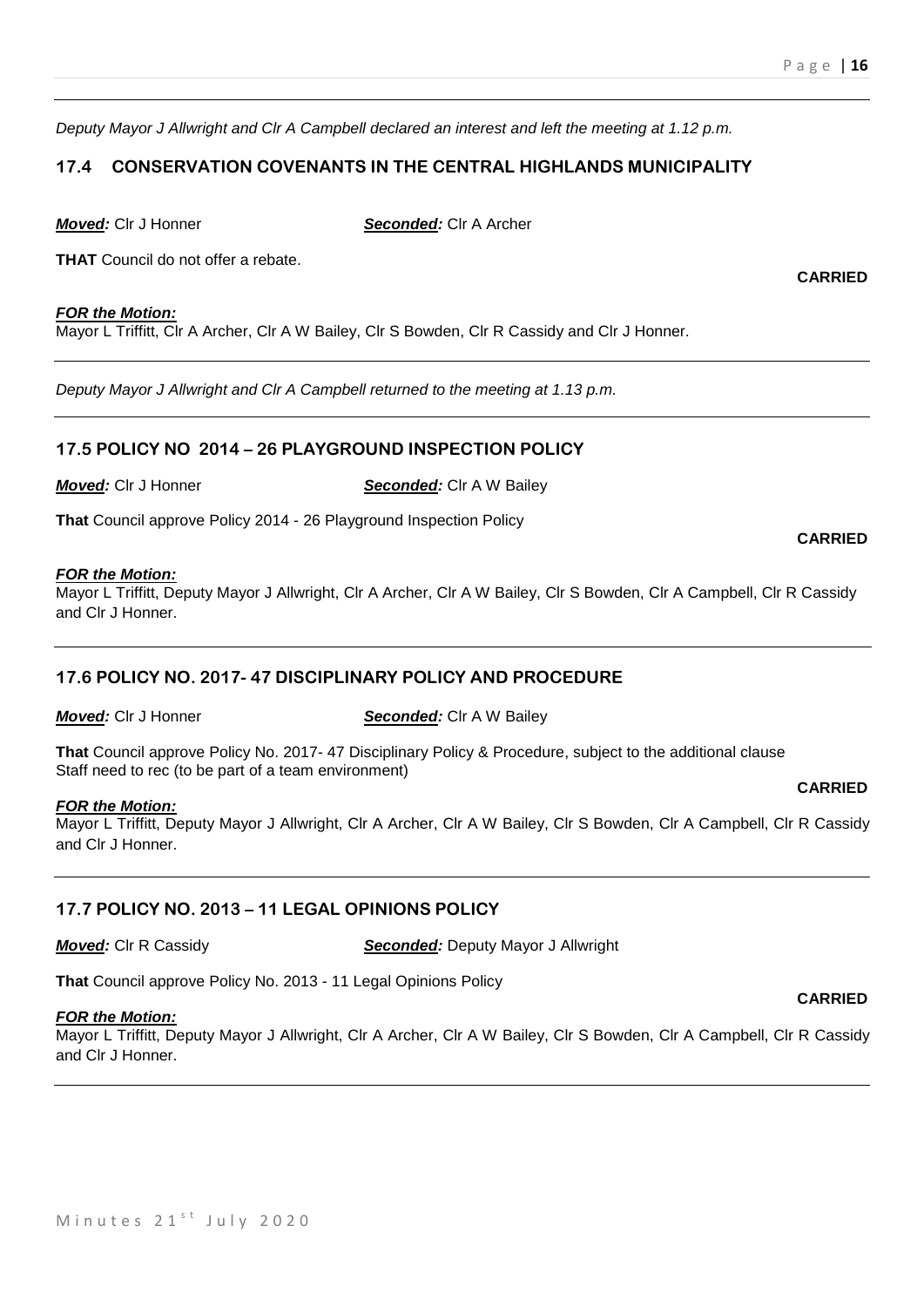# **17.8 POLICY NO. 2013-13 RATES & CHARGES POLICY**

*Moved:* Clr J Honner *Seconded:* Clr R Cassidy

**That** Council approve Policy No. 2013-13 Rates & Charges Policy

#### *FOR the Motion:*

Mayor L Triffitt, Deputy Mayor J Allwright, Clr A Archer, Clr A W Bailey, Clr S Bowden, Clr A Campbell, Clr R Cassidy and Clr J Honner.

*Deputy Mayor J Allwright left the meeting at 1.24 p.m.* 

## **17.9 POLICY NO. 2013-02 USE OF COUNCIL HALLS**

*Moved:* Clr A Archer *Seconded:* Clr J Honner

**That** Council approve Policy No. 2013-02 Use of Council Halls, subject to the amendment of the last paragraph on page 4 **CARRIED**

#### *FOR the Motion:*

Mayor L Triffitt, Clr A Archer, Clr A W Bailey, Clr S Bowden, Clr A Campbell, Clr R Cassidy and Clr J Honner.

## **17.10 REQUEST FOR RATES REMISSION 03-0218-03961, 2 GALAXIA AVENUE, DAGO POINT LAKE SORELL**

*Moved:* Clr A Archer *Seconded:* Clr J Honner

**THAT** Council remit the general rate and garbage rate on property 03-0218-03961 for the amount of \$603.47 **CARRIED**

#### *FOR the Motion:*

Mayor L Triffitt, Clr A Archer, Clr A W Bailey, Clr S Bowden, Clr A Campbell, Clr R Cassidy and Clr J Honner.

#### **17.11 TASMANIAN COMMUNITY FUND – SUPPORT, CONNECT AND REBUILD COVID-19 RESPONSE ROUND**

*Moved:* Clr J Honner **Seconded:** Clr A W Bailey

**THAT** Council allocates an additional \$15,000 in the Capital Works budget for 20/21, to support the Tasmanian Community Fund medium grant application for the proposed Stage 2 of the Bronte Park Community 'Get Together' Meeting, Picnic, Family Area.

#### *FOR the Motion:*

Mayor L Triffitt, Clr A Archer, Clr A W Bailey, Clr S Bowden, Clr A Campbell, Clr R Cassidy and Clr J Honner.

# **17.12 REQUEST FOR RATES REMISSION ST. BARTHOLOMEW'S CHURCH AND ASSOCIATED CEMETERY**

*Moved:* Clr J Honner *Seconded:* Clr A Archer

**THAT** council remit the fees and charges to the total of \$632.21

**CARRIED**

**CARRIED**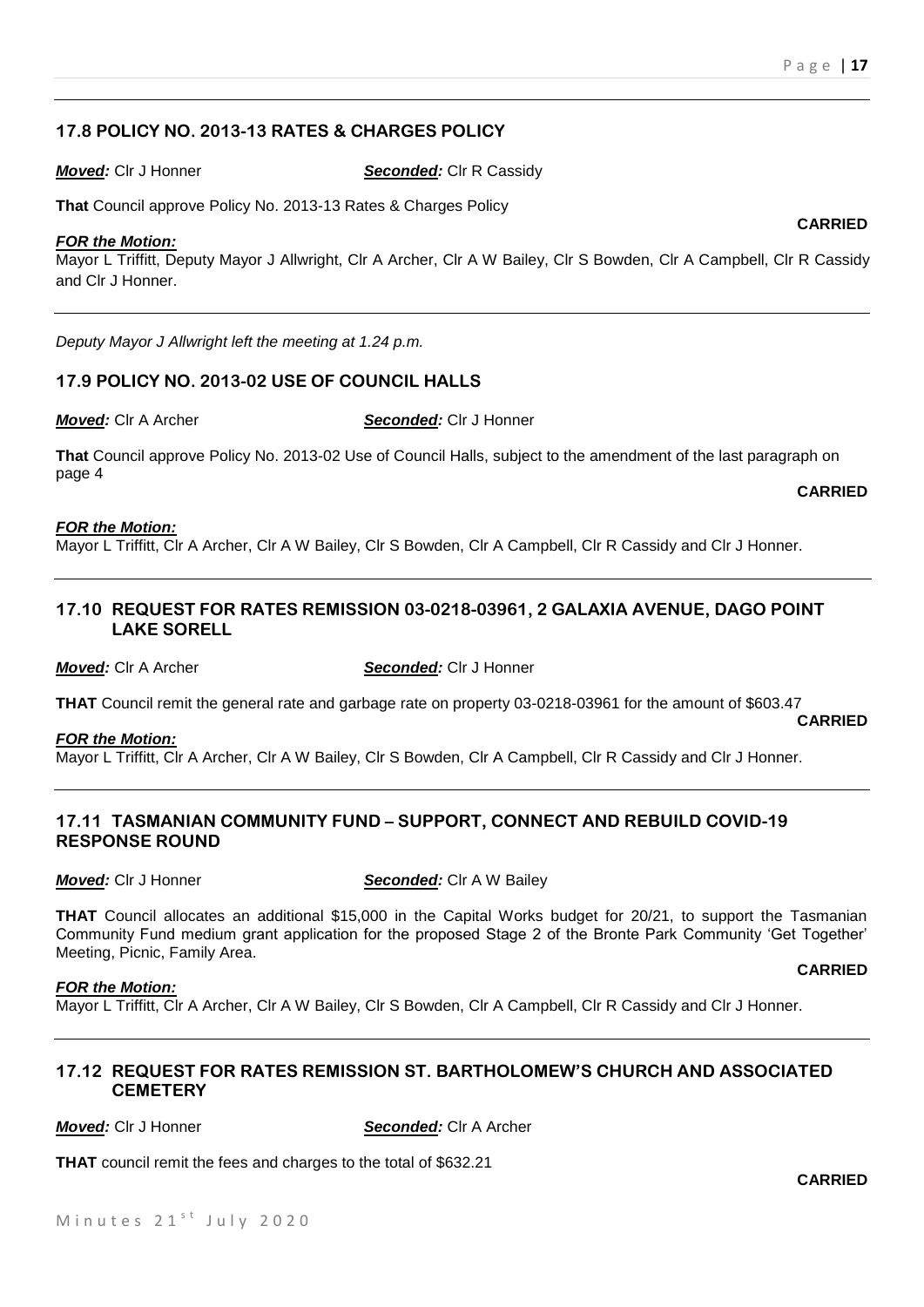#### *FOR the Motion:*

Mayor L Triffitt, Clr A Archer, Clr A W Bailey, Clr S Bowden, Clr A Campbell, Clr R Cassidy and Clr J Honner. *The Mayor request That council also write a letter thanking them for making the purchase and maintaining the church*

# **17.13 SUBMISSION INVITATION – PUBLIC ACCOUNTS COMMITTEE**

*Moved:* Clr J Honner *Seconded:* Clr S Bowden

**THAT** Councillors provide their comment on the Public Accounts Committee's inquiry into the Government's response to COVID 19 to the General Manager by 5.00pm on Friday the 24 July 2020 so that a Council submission can be completed by Friday the 31 July 2020. **CARRIED**

#### *FOR the Motion:*

Mayor L Triffitt, Clr A Archer, Clr A W Bailey, Clr S Bowden, Clr A Campbell, Clr R Cassidy and Clr J Honner.

# **17.14 COMMUNITY HEALTH AND WELLBEING PLAN**

*Moved:* Clr A Campbell *Seconded:* **Clr R Cassidy** 

**THAT** Council approved and implemented the Community Health and Wellbeing Plan.

#### *FOR the Motion:*

Mayor L Triffitt, Clr A Archer, Clr A W Bailey, Clr S Bowden, Clr A Campbell, Clr R Cassidy and Clr J Honner.

# **17.15 LOCAL GOVERNMENT ASSOCIATION TASMANIA GENERAL MEETING 4 DECEMBER 2020**

**Noted**

# **17.16 DEPARTMENT OF STATE GROWTH GRANT**

*Moved:* Clr J Honner *Seconded:* Clr A W Bailey

**THAT** Council approve the General Manager to sign and seal the Department of State Growth Grant Deed. **CARRIED**

#### *FOR the Motion:*

Mayor L Triffitt, Clr A Archer, Clr A W Bailey, Clr S Bowden, Clr A Campbell, Clr R Cassidy and Clr J Honner.

# **17.17 LGAT ANNUAL GENERAL MEETING & GENERAL MEETING**

*Discussions took place with regard to Council voting to support Motion 2.1 and 2.2*

Minutes  $21<sup>st</sup>$  July 2020